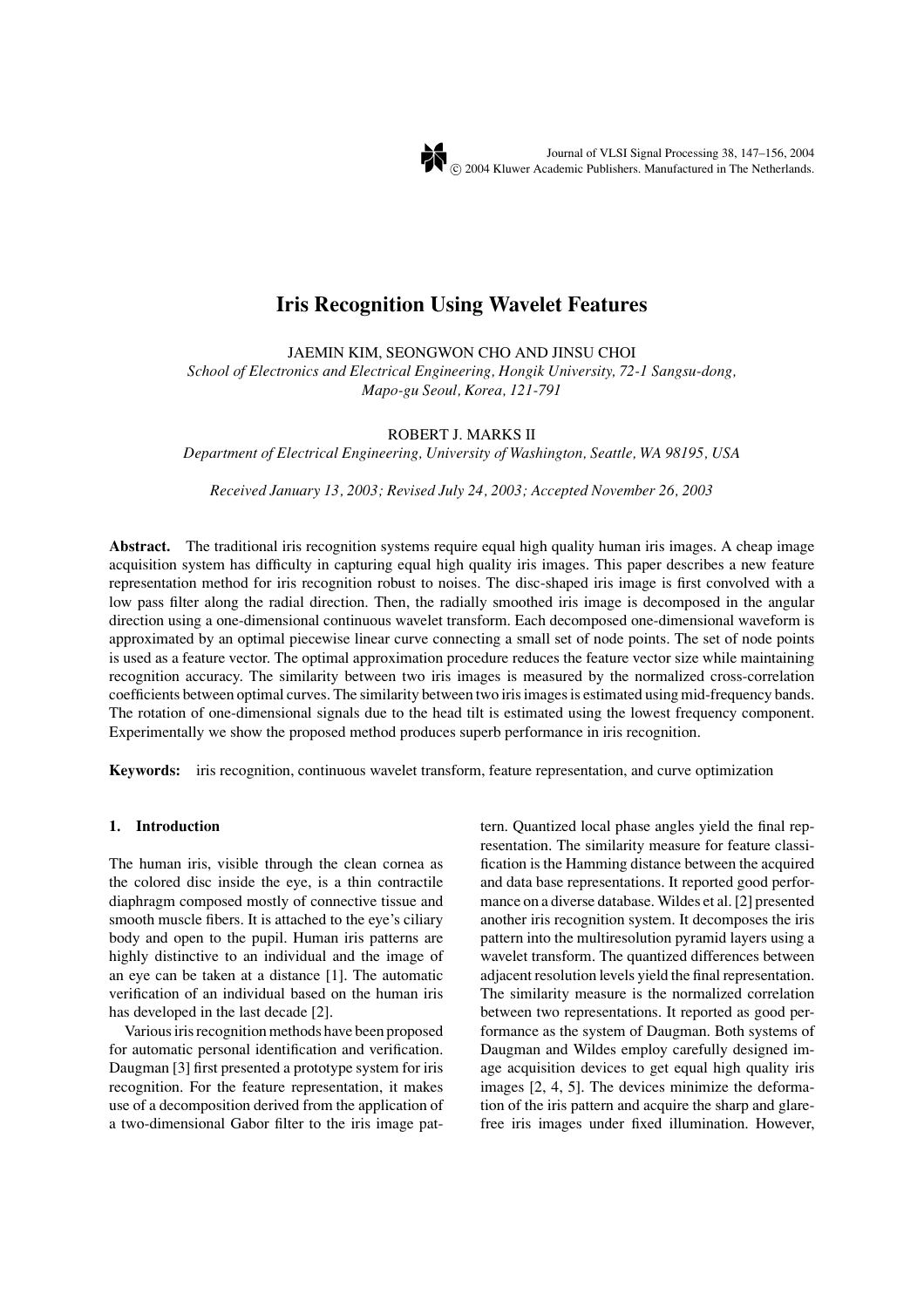these demands are not easily satisfied in many field applications.

Cho et al. [6] presented a method using a wavelet sub-image at a low-resolution pyramid level. The neural network is used to classify the extracted feature. However, the sub-image is sensitive to a small shift of a full-resolution iris image in the space domain [7, 8]. Zhu et al. [5] presented a shift-invariant method, which decomposes the iris pattern into multiple bands using a two-dimensional Gabor transform or a wavelet transform. The means and variances of all bands are used for the shift-invariant feature representation. However, the means and variances do not contain much information on the spatial characteristics of the iris texture. This restriction limits the performance. Mallat [9] built a translation-invariant representation from zerocrossings of the full-density wavelet subbands. Boles et al. [10] decompose one-dimensional intensity signals computed on circles in the iris and use zero-crossings of the decomposed signals for the feature representation. This method is reported to be robust to the additive white Gaussian noise. However, the number of zero-crossings can differ among iris image samples of an identical iris due to noises. This method was improved by Roche et al. [4], which assumes that if two samples are acquired from an identical iris, the distances between corresponding pairs of zero-crossing in one sample and another are less than given threshold value. Based on this assumption, the similarity measure is the summation of the binary Hamming distances between corresponding pairs. However, the spurious zero-crossing points can degrade the performance.

A cheap image acquisition system using a fixed focus camera has difficulty in capturing equal high quality iris images. This requires new iris recognition methods robust to noises. In general, a high level of detail is sensitive to noises, while a low level of detail is less sensitive. Some wavelet components of the disc-shaped iris texture, the low frequencies in the radial direction and the low-mid frequencies in the angular direction, contain rich information for iris recognition and in addition are robust to noises. This paper describes a new feature representation method based on these components.

This paper is organized as follows: Section 2 briefly addresses the iris localization and normalization. Section 3 presents a new feature representation method for the iris recognition. Section 4 describes the similarity measure and the classification method used for the iris recognition. Section 5 discusses the comparison of the proposed method with two conventional methods. Section 6 provides the experimental results. Finally, we conclude in Section 7 with a summary of the proposed method.

### **2. Iris Localization and Normalization**

Iris recognition methods require accurate iris localization for successful processing. The visual surface of the iris lies outside the pupil and inside the limbus, the border between the sclera and the iris. In this paper, the acquired image is first segmented into a set of components: pupil, eyelashes, eye, face, and light reflection. Then, the iris boundaries are accurately detected using this information and a well-known parametric shape estimation method [2, 5].

### *2.1. Eye Segmentation*

In the iris image acquisition system using infrared LEDs (light emitting diode), the captured images have an intensity distribution typical of that shown in Fig. 1(a). This intensity distribution can be well represented by a mixture of three Gaussian distribution components: dark, intermediate and bright. The dark component contains the portion of the image corresponding to the pupil and the eyelashes. The intermediate component contains the eye regions including the iris. The bright component contains the face and the light reflection. The density function is expressed as

$$
p(x) = \sum_{k=1}^{3} \omega_k f(x \mid m_k, \sigma_k), \tag{1}
$$

where *x* denotes an observation of the data,  $f(x \mid m_k, \sigma_k)$  denotes the Gaussian density function,  $(m_k, \sigma_k)$  denote the model parameters, and  $\omega_k$  denotes the mixing parameters. One common method for solving Gaussian mixture models (GMM) is an expectation-maximization (EM) algorithm [11]. EM is an effective procedure for estimating model parameters when data is incomplete. In the E-step of the EM process, the posterior distribution for the hidden variables is evaluated in order to indicate to which component an observation *x* belongs. In the M-step, the model parameters,  $(m_k, \sigma_k)$ , and the mixing parameters,  $\omega_k$ , are computed. When the histogram of an image deviates significantly from typical due to glasses and non-uniform illumination, the segmentation based on the estimated parameter can result in poor performance. To alleviate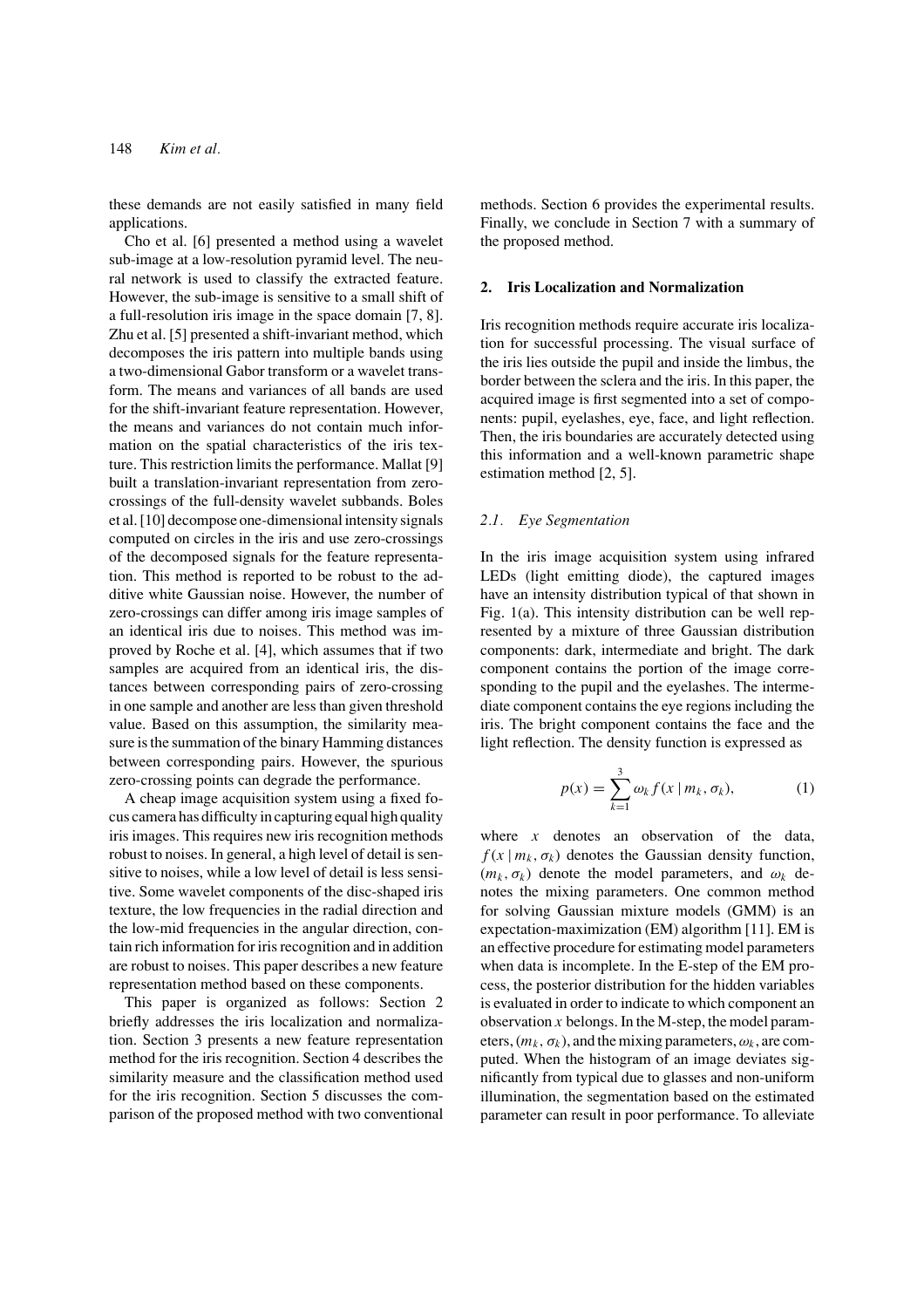

*Figure 1*. Segmentation results: (a) A typical intensity distribution and its estimation using EM, (b) three segmentation regions processed by a morphological operation with a  $5 \times 5$  window, (c) eyelashes detected with five directional windows and (d) the detected pupillary and limbic boundaries. The pupillary boundary is indicated by a white dotted line and the limbic boundary is indicated by a black dotted line.

this problem, we project the estimated parameters onto a predefined solution space. The segmentation based on the Gaussian mixture model has segmentation error like a speckle noise because the intensity distributions of three components are overlapped. Such segmentation error is filtered by a morphological operation with a large square window [12]. Since the morphological operation with a large square window filters out the eyelashes, the eyelashes are separately detected using a set of directional long narrow windows. The segmentation results are shown in Fig. 1(b) and (c). Once the iris image is segmented, the iris boundaries are detected using a well-known parametric shape modeling method [2, 5]. The detected iris boundaries are shown in Fig. 1(d).

## *2.2. Preprocessing*

Since the acquired iris images have different contrast, the images are enhanced using histogram equalization. The variation of the illumination causes the iris to shrink or to expand. For the iris recognition, it is necessary to compensate the variation of the iris size in the radius direction. A common method is to map the disk-shaped iris to a rectangle block of a fixed size [2]. The rectangle-shaped image, *f* (*i*, *j*), are generated as follows:

$$
f(i, j) = f[r_j \cos(\theta_i), r_j \sin(\theta_i)],
$$
  

$$
i = 1, ..., N_1, \quad j = 1, ..., N_2,
$$
 (2a)

$$
\theta_i = i \cdot (\theta_2 - \theta_1) / N_1, \tag{2b}
$$

$$
r_j = j \cdot \Delta R(\theta_i), \tag{2c}
$$

$$
\Delta R(\theta_i) = ||l(\theta_i) - p(\theta_i)||/N_2, \tag{2d}
$$

where  $f(i, j)$  denotes a two-dimensional intensity signal,  $\theta_i$  is over  $[\theta_1, \theta_2]$ ,  $l(\theta_i)$  denotes a point on the limbus,  $p(\theta_i)$  denotes a point on the pupil contour. Figure 2 illustrates trajectories on which  $f(i, j)$  is generated.

# **3. Feature Extraction**

In this section, we present a new feature representation method for the iris recognition. The feature representation should have information enough to classify various irises and be less sensitive to noises. In general, a high level of detail of the iris texture is sensitive to noises,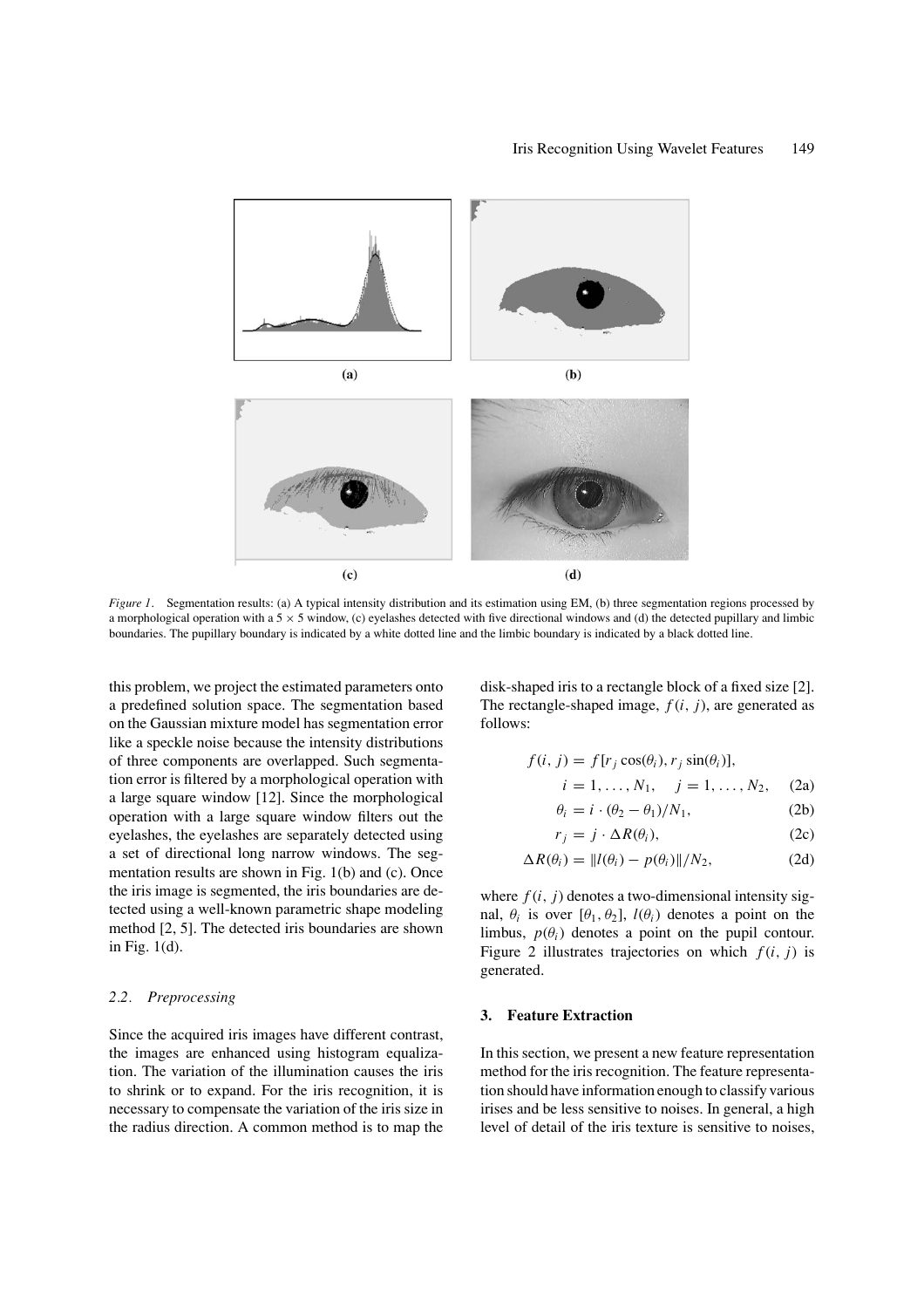

*Figure 2*. Mapping of the disc-shaped iris to a rectangle block.

while a low level of detail is less sensitive. We have experimentally found that some wavelet components of the iris, the low frequencies in the radial direction and the low-mid frequencies in the angular direction, have rich information for iris recognition and robust to noises.

#### *3.1. Wavelet Decomposition*

To extract features from these components, the normalized iris image,  $f(i, j)$ , is first convolved with a Gaussian low-pass filter along the radial direction, *j*. The radially smoothed iris image,  $g(i, j)$ , is decomposed in the angular direction, *i*, using differences of Gaussian (DoG) like wavelets, the difference of dilated

B-splines,  $\varphi_{s(k)}(i)$ , such that

$$
\varphi_{s(k)}(i) = \frac{1}{s(k)} \varphi\bigg(\frac{i}{s(k)}\bigg). \tag{3}
$$

The smoothing and decomposition procedure is illustrated in Fig. 3. Given a smoothed signal, *g*(*i*, *j*), a set of low-pass filtered signals,  $L_{s(k)} * g(i, \cdot)$ , is yielded by convolving  $g(i, \cdot)$  with  $L_{s(k)}(i)$ . The difference between two adjacent smoothed signals,  $L_{s(k)} * g(i, \cdot)$  and  $L_{s(k-1)} * g(i, \cdot)$ , forms the *k*-th band as follows:

$$
W_k = L_{s(k)} * g(i, \cdot) - L_{s(k-1)} * g(i, \cdot), \qquad (4)
$$

where  $s(k)$  and  $s(k - 1)$  are experimentally chosen.

# *3.2. Generation of the Optimal Piecewise Linear Curve*

Once signals are decomposed into multiple bands, each band is approximated by a piecewise linear curve connecting a set of node points. The initial node points correspond to local maximum or minimum points of the band. The initial node points are merged to a small set of node points by iteratively merging two adjacent nodes to the new node point that minimizes the signal distortion. Figure 4 shows that two node points,  $v_k$ and  $\mathbf{v}_{k+1}$ , are merged to the new node point,  $\mathbf{v}_{\text{new}}$ , and the piecewise linear curve connecting four node points,



*Figure 3*. Overall block diagram: (a) The low-pass filtering in the radial direction and (b) wavelet decomposition in the angular direction and the generation of simplified curve.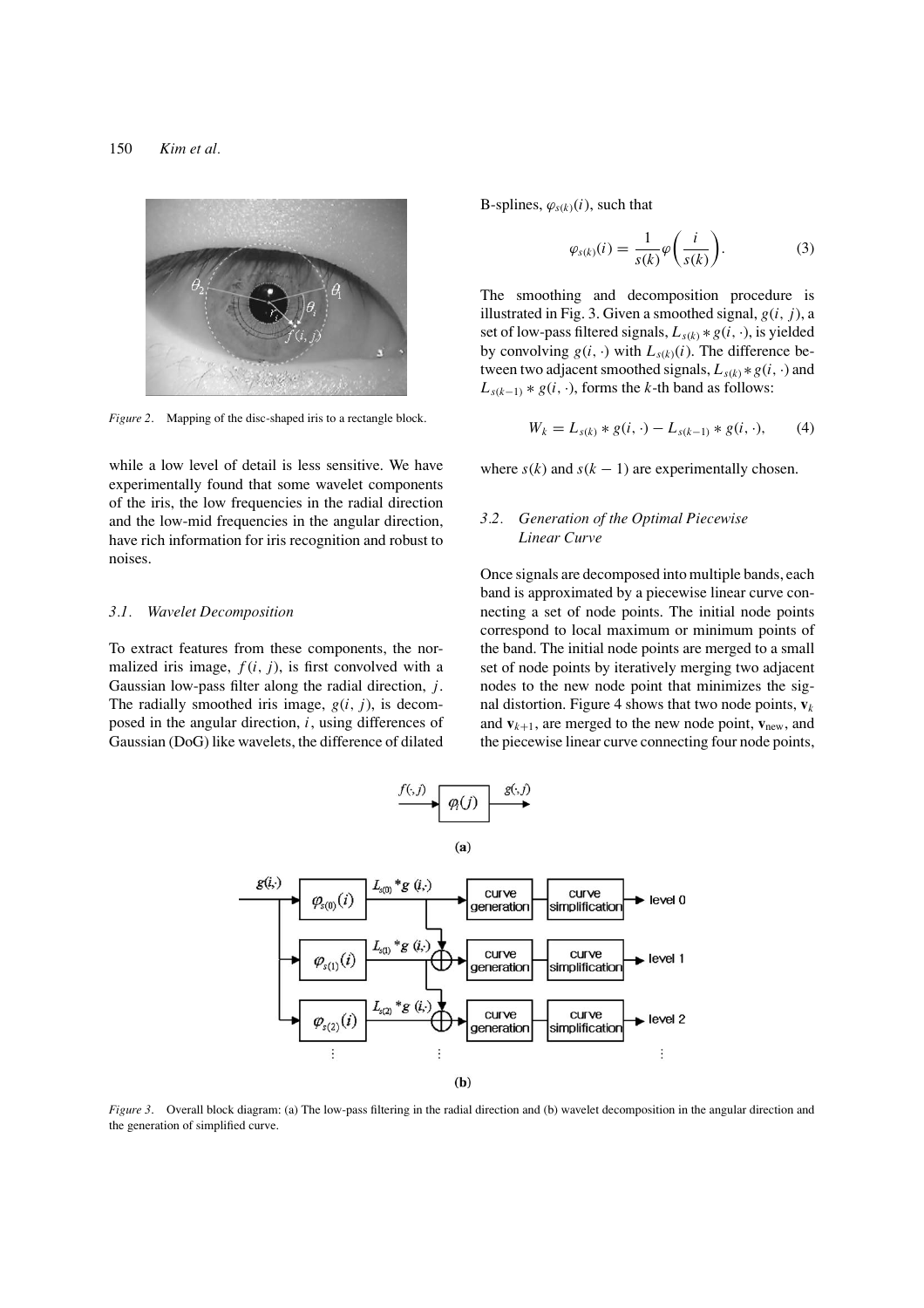

*Figure 4.* Curve simplification: Two node points  $\mathbf{v}_k$  and  $\mathbf{v}_{k+1}$ , are merged to the new node point **v**new, and the piecewise linear curve connecting four node points  $\mathbf{v}_{k-1}, \mathbf{v}_k, \mathbf{v}_{k+1}$ , and  $\mathbf{v}_{k+2}$ , is simplified to the curve connecting three node points  $\mathbf{v}_{k-1}$ ,  $\mathbf{v}_{\text{new}}$ , and  $\mathbf{v}_{k+2}$ .

 ${\bf v}_{k-1}, {\bf v}_k, {\bf v}_{k+1},$  and  ${\bf v}_{k+2}$ , is simplified to the curve connecting three node points,  $\mathbf{v}_{k-1}$ ,  $\mathbf{v}_{\text{new}}$ , and  $\mathbf{v}_{k+2}$ . In the merging operation, the signal distortion is expressed by three triangles,  $\Delta(\mathbf{v}_{k-1}, \mathbf{v}_{k}, \mathbf{v}_{new})$ ,  $\Delta(\mathbf{v}_{k}, \mathbf{v}_{k+1}, \mathbf{v}_{new})$ , and  $\Delta(\mathbf{v}_{k+1}, \mathbf{v}_{k+2}, \mathbf{v}_{new})$ . If we define the energy of a signal *u* as  $\int u^2(x)dx$ , the energy variation of the signal by one triangle,  $\Delta(\mathbf{v}_k, \mathbf{v}_{k+1}, \mathbf{v}_{new})$ , is expressed as

$$
\frac{1}{3}d_k\left|\mathbf{n}_k\cdot\mathbf{v}_{\text{new}}+c_k\right|^2,\tag{5}
$$

where  $\mathbf{n}_k$  denotes the normal direction of a line,  $l_k$ , connecting two nodes,  $\mathbf{v}_k$  and  $\mathbf{v}_{k+1}$ ,  $d_k$  denotes the length of the line segment,  $\overline{\mathbf{v}_k \cdot \mathbf{v}_{k+1}}$ , and  $|\mathbf{n}_k \cdot \mathbf{v}_{new} + c_k|$  represents the distance from the optimal target point  $v_{\text{new}}$ to the line,  $l_k$ . The optimal target, which minimizes the energy variation due to the merging operation, is defined as the point that minimize the normalized sum of three energy variation terms:

$$
\frac{1}{3E_{\text{total}}} \sum_{i=-1}^{1} d_{k+i} |\mathbf{n}_{k+i} \cdot \mathbf{v}_{\text{new}} + c_{k+i}|^2. \tag{6}
$$

The total signal energy  $E_{total}$  is used to normalize the signal distortion. The optimization procedure is performed as follows:

- 1. Select all node pairs and compute (a) the optimal target for each pair and (b) the cost.
- 2. Merge the node pair of the least cost to its optimal target.
- 3. Once a pair is removed, then update the costs of all pairs involving the target of the pair.
- 4. If the normalized least cost is less than given threshold value, stop the simplification procedure. Otherwise, go to the Step 2.

Figure 5 shows that the simplified curve well approximate the waveform of the signal. The number of the node points of the simplified curve is 20.

# **4. Classification**

#### *4.1. Similarity Measure*

The similarity measure for classification is the normalized cross-correlation coefficients between two simplified piecewise linear curves. Each curve is reconstructed using the linear interpolation of a set of node points. The normalized correlation coefficient is given as

$$
\overline{\langle \omega \tilde{u}_1, \tilde{u}_2 \rangle} = \frac{\langle \omega \tilde{u}_1 \cdot \tilde{u}_2 \rangle}{\sigma(\omega \tilde{u}_1)\sigma(\tilde{u}_2)},
$$
(7a)

$$
\langle \omega \tilde{u}_1 \cdot \tilde{u}_2 \rangle = \frac{1}{N} \sum_{i=1}^N \omega(i) \tilde{u}_1(i) \tilde{u}_2(i), \qquad (7b)
$$

where  $\tilde{u}_1$ ,  $\tilde{u}_2$  are the zero mean signal,  $\langle \cdot \rangle$  is the inner product operator,  $\sigma$  is the standard deviation, and *N* is the number of points used for computing the correlation coefficient.

In a frequency band  $W_k$ , an eyelash is convolved with the wavelet  $\varphi_{s(k)}(i) - \varphi_{s(k-1)}(i)$ , which has large value at  $i = 0$  and decreases as |*i*| become large. Based on this fact, the weighting value  $\omega(i)$  is defined as

$$
\omega(i) = 1 - \varphi_{s(k)}(i-c) - \varphi_{s(k-1)}(i-c), \quad i \in \text{nbhd}(c)
$$

where  $c$  denotes a detected iris location and  $nbhd(c)$  is the neighborhood of the location, *c*. To reduce the computation time, the weighting values in a small window are precomputed offline.

### *4.2. Separate Estimation of Signal Rotation Due to Head Tilt*

Each one-dimensional intensity signal in the angular direction rotates due to head tilt. Since the rotation value is unknown, we compute the normalized crosscorrelation coefficient between two signals by shifting one signal pixel by pixel and choose the shift value that yields the largest cross-correlation coefficient. This method compute the similarity correctly, but makes the similarity between different irises increase.

In the proposed method, we separately estimate the shift amount using the signal at the level zero that is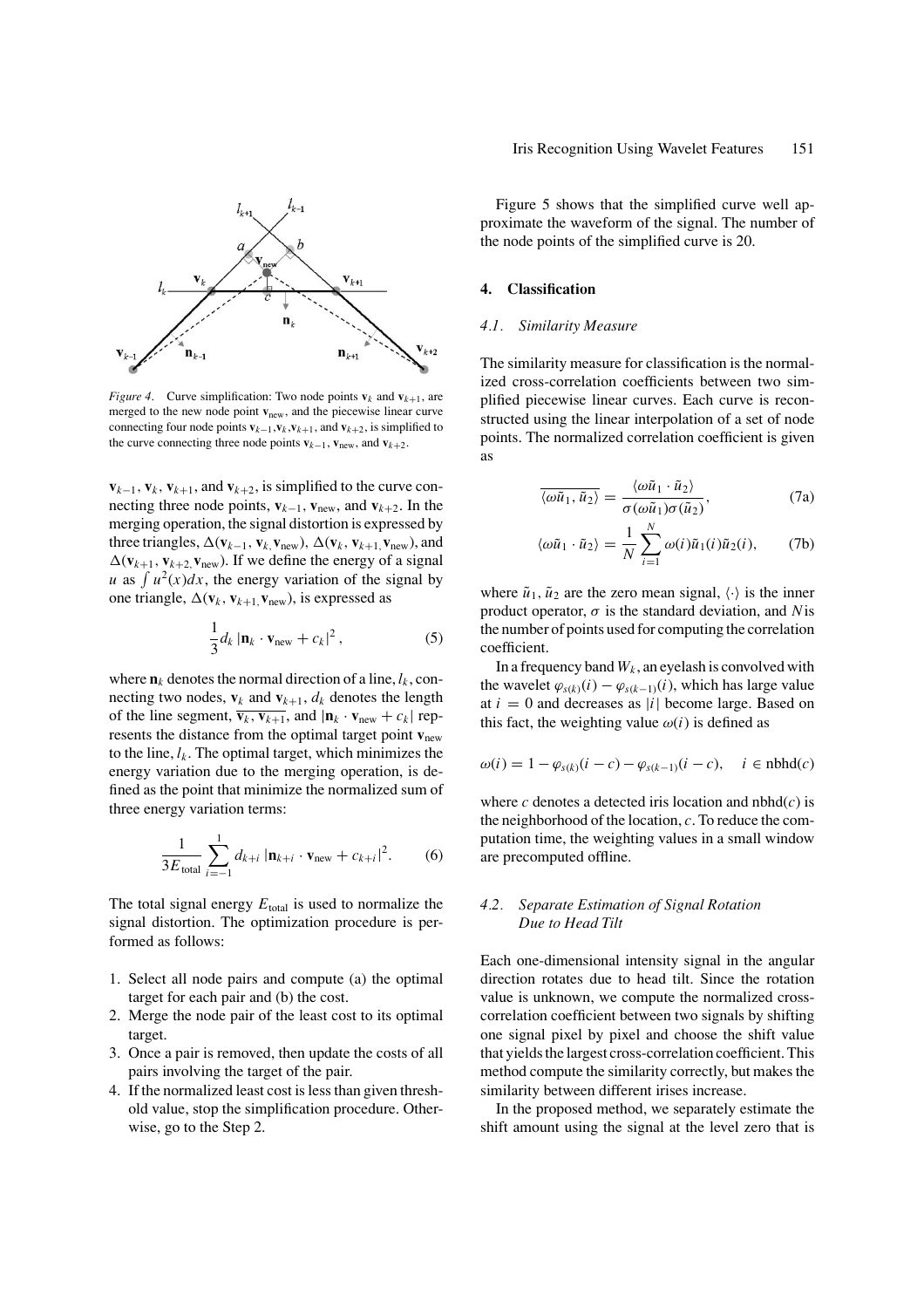

*Figure 5.* One-dimensional signal in a wavelet domain  $W_k$  and the approximated piecewise linear curve.

not used for the similarity measure. This method does not increase the similarity between samples of different irises. The estimated shift value is used in the computation of the cross-correlation coefficients between components at higher levels as follows:

$$
\overline{\langle u_{1,\hat{s}}, u_{2} \rangle} = \frac{\langle u_{1,\hat{s}} \cdot u_{2} \rangle - \langle u_{1} \rangle \langle u_{2} \rangle}{\sigma(u_{1})\sigma(u_{2})} \quad \text{where}
$$
\n
$$
\langle u_{1,\hat{s}} \cdot u_{2} \rangle = \frac{1}{N} \sum_{i=1}^{N} u_{1}(i+\hat{s})u_{2}(i).
$$
\n(8)

In  $(8)$ ,  $\hat{s}$  is the estimated rotation value.

#### *4.3. Classification*

We choose the well-known 1-nearest neighbor  $(1-NN)$ classification algorithm. Given a training set *T* and an unknown pattern  $y_q$ , 1-NN assigns  $y_q$  to the class, which the pattern  $y_p \in T$  such that

$$
y_p = \arg \max_{y_q \in T} sd(y_p, y_q), \tag{9}
$$

belongs to. In (9),  $sd(y_p, y_q)$  is the similarity between two samples  $y_q$  and  $y_p$ .

# **5. Comparison with Conventional Methods**

### *5.1. Comparison with a Zero-Crossing Method*

Zero-crossing points [4, 10] keep information about location of the local maximum and minimum points of each lowpass signal and its local variation. Similarity measures between two corresponding zero-crossing points are robust to a white Gaussian noise. The primary problem of the zero-crossing method is the fact that two representations to be compared can have different numbers of zero-crossings, and some zero-crossing pairs used in computing the similarity may not be corresponding pairs in practical applications. To circumvent the problem, Roche et al. [4] use a binary Hamming distance between two nearest zero-crossing points under the assumption that if two samples are acquired from an identical iris, the distances between corresponding pairs of zero-crossing in one sample and another are less than given threshold value. However, the spurious zero-crossing points can degrade the performance.

In this paper, each decomposed signal is approximated by the optimal piecewise linear curve, and the similarity measure is the normalized cross-correlation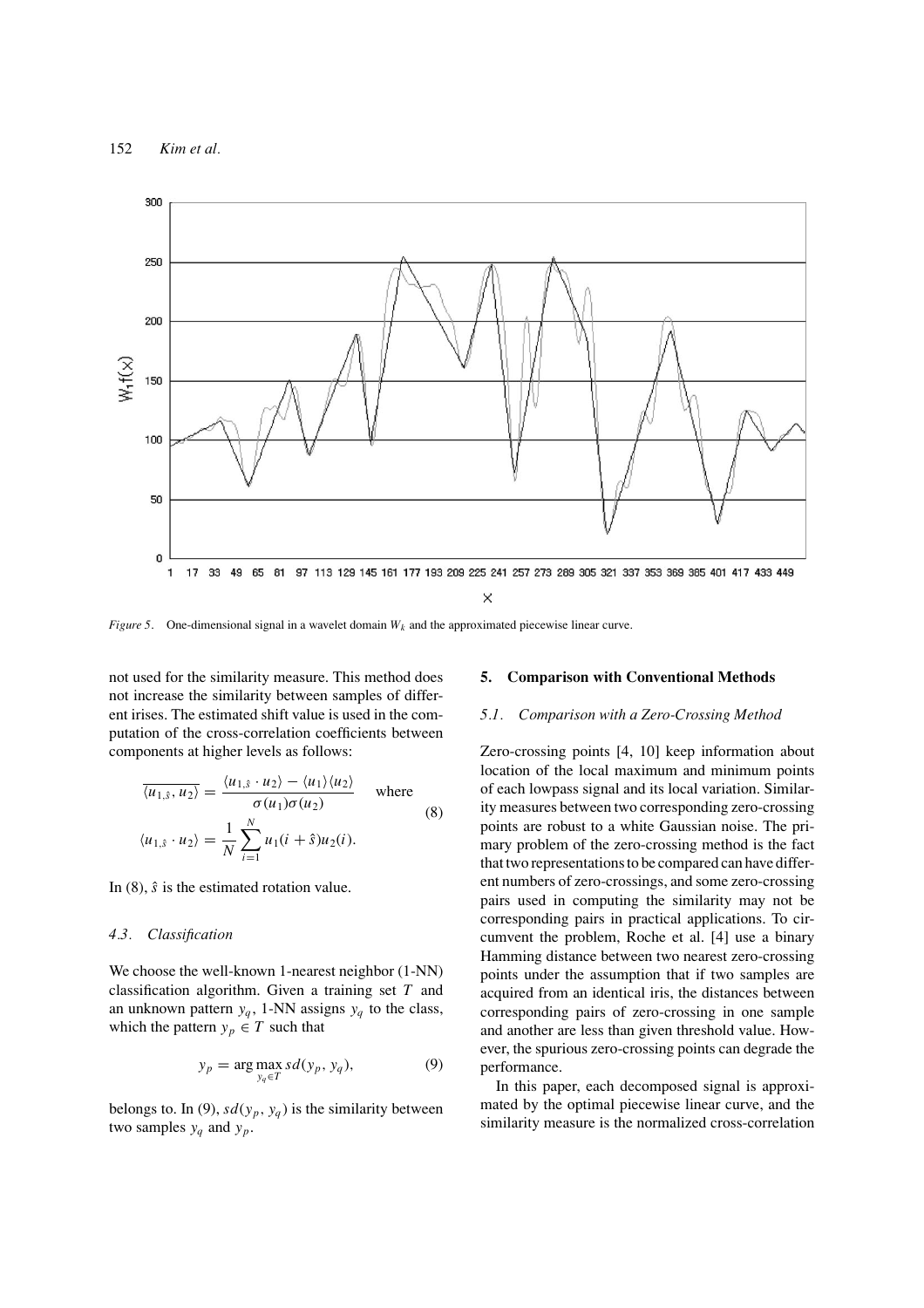coefficient between the optimally approximated curves. This method makes the iris recognition robust to the spurious zero-crossing points because of two reasons: First, the optimal curve simplification preserves dominant waveform of the signal and filters out a fine details including zero-crossing points. Second, the normalized cross-correlation is less sensitive to the spurious signal variation.

The code size of the two methods are similar because the number of node points is equal to the number of dominant local maximum or minimum points. As for the computation time, the presented method takes less computation times than the zero-crossing method using binary Hamming distance measure. The proposed method requires linear interpolation operations and the zero-crossing method of Roche et al. requires search operations.

# *5.2. Comparison with the Method Proposed by Wildes et al.*

In the method of Wildes et al. [2], a Laplacian pyramid [13] is first constructed. Differences between consecutive resolution levels of the Laplacian pyramid serve as the basis for subsequent processing. This method effectively extracts dominant waveform variation in the radial and angular directions. Since twodimensional bands are used, coarse quantization is required for a compact code size. Similarity measurements in four frequency bands are effectively combined using Fisher's linear discriminant. The highest resolution band is sensitive to noise. The lowest resolution band can be sensitive to head tilt because difference between consecutive levels of the Laplacian pyramid is not translation-invariant [7, 8].

In this paper, the wavelet components of the twodimensional iris image, robust to noises and containing rich information for iris recognition, are extracted using a continuous wavelet transform that is translation invariant. Since the wavelet components are the low frequencies in the radial direction and the lowmid frequencies in the angular direction, the discshaped iris image is first convolved with a low pass filter along the radial direction. Then, the smoothed iris image is decomposed in the angular direction using a one-dimensional continuous wavelet transform. Finally, the optimal approximation procedure reduces the feature vector size while maintaining recognition accuracy.

#### **6. Experiment Results**

#### *6.1. Segmentation Results*

A typical intensity distribution and its estimation using EM are shown in Fig. 1(a). Three segmentation regions processed by a morphological operation with a  $5 \times 5$  window is shown in Fig. 1(b). The eyelashes, detected using five directional windows, are shown in Fig. 1(c). The segmented pupillary boundary has some error due to the eyelashes. This error is corrected by using the well-known parametric shape modeling method. Figure 1(d) shows the detected pupillary and limbic boundaries.

#### *6.2. Verification and Classification Results*

As for feature extraction, each signal is analyzed into two components: the lowest resolution level,  $L_{s(0)}$   $*$  $g(i, \cdot)$ , and the next band,  $W_1$ . In our experiments, the lowest level is used for estimating the shift amount of the signal due to the head tilt and the next level is used for computing the normalized correlation coefficients. Since iris images used in the experiments are corrupted by noises, the use of high frequency components does not improve performance.

Finally, we compared the presented iris recognition method with the pyramid decomposition method of Wildes et al. [2] and the zero-crossing method of Martin-Roche et al. [4]. In the implementation of the zero-crossing method, we experimentally found the best threshold value for computing the Hamming distance. In the implementation of the Laplacian pyramid method, we experimentally found the set of resolution levels that yields the best performance because the highest resolution level is sensitive to noises.

The iris database used in the experiments consists of 40 different eyes and, 3 photos per each eye. The photographs were taken in different conditions. Distribution of similarity measures, computed with three different methods, from all possible 14400 comparisons between different pairs of irises in the database are shown in Fig. 6. The distributions of similarity measures between samples of identical irises are illustrated with black bars. The distributions of similarity degrees between samples of different irises are illustrated with gray bars. For the successful verification, the similarity measures between samples of identical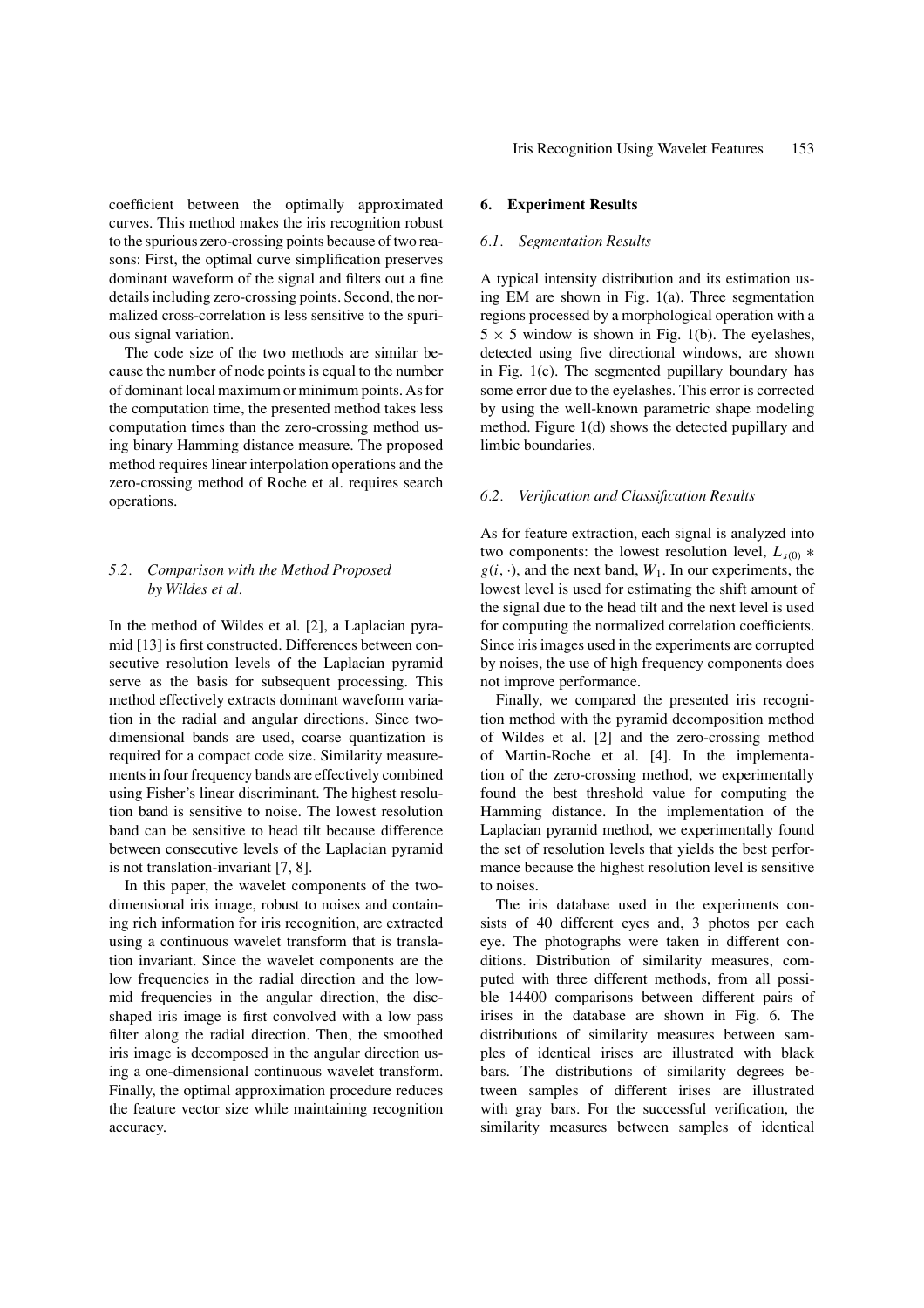

*Figure 6*. Similarity measures between samples of identical irises and similarity measures between samples of different irises: (a) The zerocrossing method, (b) the pyramid decomposition method and (c) the proposed method. For the illustration, the black bars are at five times the scale of the light bars.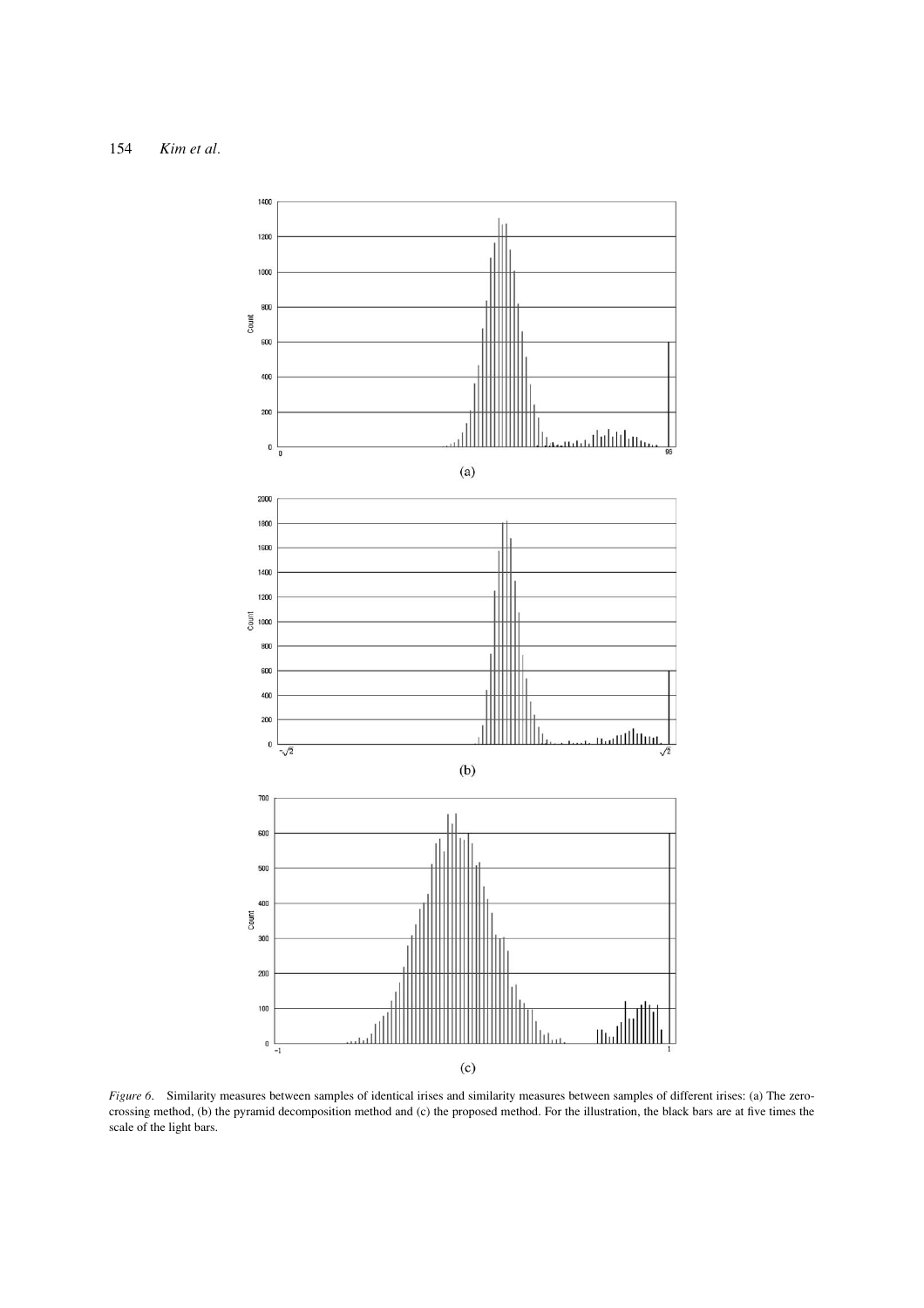| <i>Table 1.</i> Classification accuracies of three methods. |                         |
|-------------------------------------------------------------|-------------------------|
| Method                                                      | Classification accuracy |
| Zero-crossing                                               | 98.3                    |
| Pyramid decomposition                                       | 99.4%                   |
| The proposed method                                         | 100%                    |

irises should be overlapped as less as possible with those between samples of different irises. Figure 6(a) shows the results of the zero-crossing method. Two distributions overlapped by 2.5%. Figure 6(b) shows the results of the pyramid wavelet decomposition method. Two distributions overlapped by 1.0%. Figure 6(c) is the result of the proposed method. Two distributions are separated by a large margin. Table 1 shows the classification accuracies of three different methods. All methods use the 1-NN classification. The proposed method yields the best classification accuracy. The experimental results show that the proposed method outperforms the conventional methods.

# **7. Conclusion**

We have presented a new feature representation method for the iris recognition, which is robust to noises. The disc-shaped iris is first localized. The localized image is convolved with a low pass filter along the radial direction. The radially smoothed iris image is decomposed in the angular direction using a one-dimensional continuous wavelet transform. Each decomposed onedimensional waveform in the angular direction is represented by an optimal piecewise linear curve connecting a small set of node points. The set of node points is a feature vector to be stored. Experimentally we showed that the proposed method produces superb performance in iris recognition.

### **Acknowledgment**

This work was supported by 2003 Hongik University Research Fund.

## **References**

1. F.H. Adler, *Physiology of the Eye*, St. Louis, MO: Mosby, 1965.

- 2. R.P. Wildes, "Iris Recognition: An Emerging Biometric Technology," *Proceedings of the IEEE*, vol. 85, 1997, pp. 1348– 1363.
- 3. J. Daugman, "High Confidence Visual Recognition of Person by a Test of Statistical Independence," *IEEE Trans. Pattern Analysis and Machine Intelligence*, vol. 15, 1993, pp. 1148– 1161.
- 4. D. de Martin-Roche, C. Sanchez-Avila, and R. Sanchez-Reillo, "Iris Recognition for Biometric Identification Using Dyadic Wavelet Transform Zero-Crossing," *Security Technology, 2001 IEEE 35th International Carnahan Conference*, 2001, pp. 272– 277.
- 5. Y. Zhu, T. Tan, and Y. Wang, "Biometric Person Identification Based on Iris Pattern," *ICPR2000*, 2000, pp. 805–808.
- 6. S. Cho and H.I. Sung, "Wavelet Transform and Competitive Learning Neural Network with Multi-Dimensional Wiener Decision Strategy," *Proceeding of KFIS Conference*, vol. 8, no. 2, 1998, pp. 341–345.
- 7. E.P. Simoncelli, W.T. Freeman, E.H. Adelson, and D.J. Heeger, "Shiftable Multiscale Transforms," *IEEE Trans. Inform. Theory*, vol. 38, 1992, pp. 587–607.
- 8. S. Mallat, "Wavelets for a Vision," *Proceedings of IEEE*, vol. 84, no. 4, 1996, pp. 604–614.
- 9. S. Mallat and S. Zhong, "Characterization of Signals from Multiscale Edges," *IEEE Trans. Pattern Analysis and Machine Intelligence*, vol. 14, 1992, pp. 710–732.
- 10. W.W. Boles and B. Boashah, "A Human Identification Technique Using Images of the Iris and Wavelet Transform," *IEEE Trans. on Signal Processing*, vol. 46, 1998, pp. 1185– 1188.
- 11. J. Li and A. Barron, "Mixture Density Estimation," in *Advances in Neural Information Processing Systems*, Solla, Leen and Mueller (Eds.), vol. 12, The MIT Press, 2000.
- 12. M. Sonka, V. Hlavac, and R. Boyle, *Image Processing Analysis and Machine Vision*, PWS Publishing, 1999.
- 13. P.J. Burt and E.H. Adelson, "The Laplacian Pyramid as a Compact Image Code," *IEEE Trans. on Communications*, April 1983, pp. 532–540.



**Jaemin Kim** received the B.S. and M.S. degrees in electrical engineering from Seoul National University, Korea in 1984 and 1986, respectively. He received the Ph.D. degree in electrical engineering from Rensselaer Polytechnic Institute in 1994. Since 2001, he has been with the School of electronics and electrical engineering, Hongik University, Seoul, Korea, where he is currenltly associate professor. His research interests are biometrics, bioinfomatrics, and image and video processing. jaemin@hongik.ac.kr